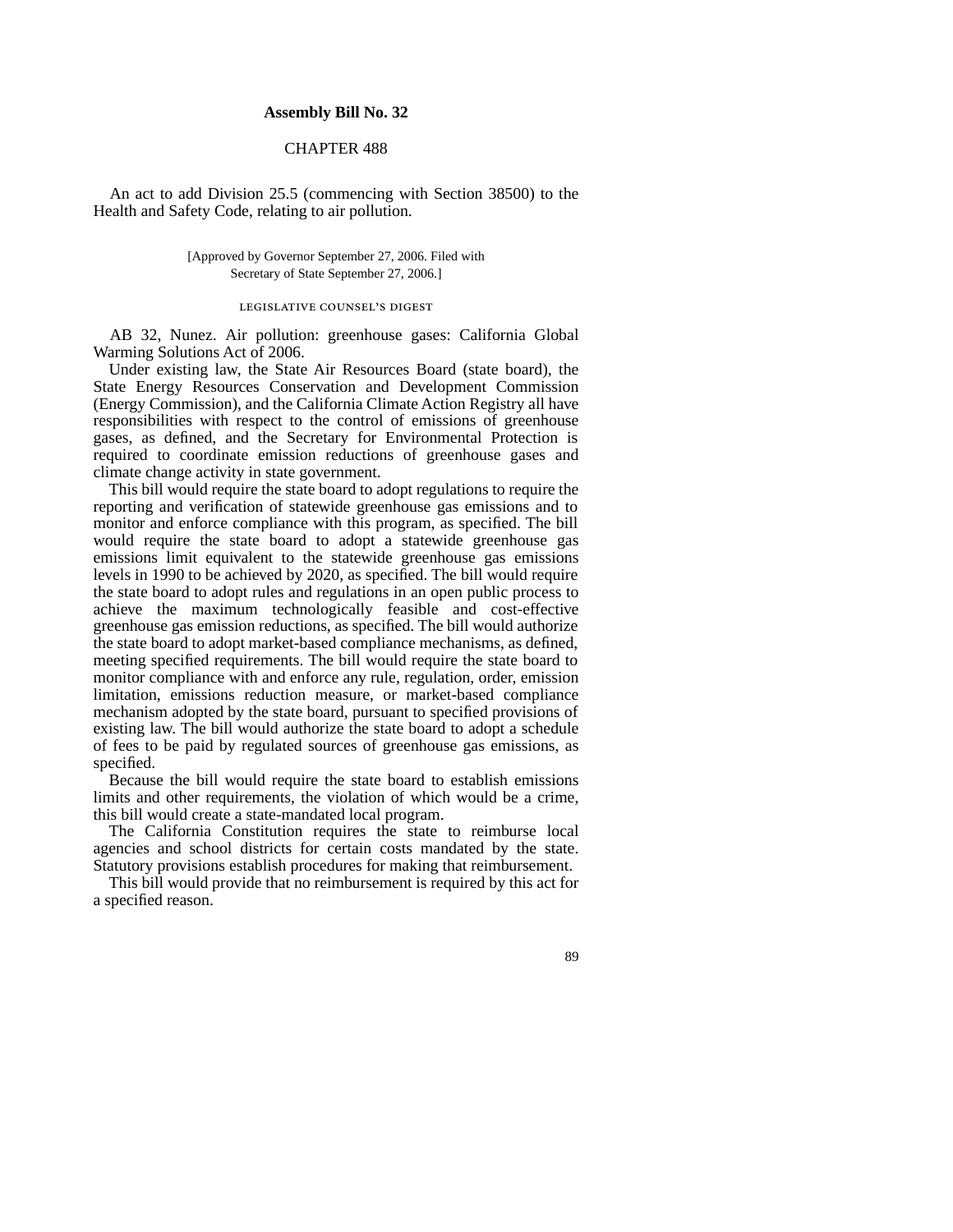*The people of the State of California do enact as follows:*

SECTION 1. Division 25.5 (commencing with Section 38500) is added to the Health and Safety Code, to read:

### DIVISION 25.5. CALIFORNIA GLOBAL WARMING SOLUTIONS ACT OF 2006

# PART 1. GENERAL PROVISIONS

### CHAPTER 1. TITLE OF DIVISION

38500. This division shall be known, and may be cited, as the California Global Warming Solutions Act of 2006.

### Chapter 2. Findings and Declarations

38501. The Legislature finds and declares all of the following:

(a) Global warming poses a serious threat to the economic well-being, public health, natural resources, and the environment of California. The potential adverse impacts of global warming include the exacerbation of air quality problems, a reduction in the quality and supply of water to the state from the Sierra snowpack, a rise in sea levels resulting in the displacement of thousands of coastal businesses and residences, damage to marine ecosystems and the natural environment, and an increase in the incidences of infectious diseases, asthma, and other human health-related problems.

(b) Global warming will have detrimental effects on some of California's largest industries, including agriculture, wine, tourism, skiing, recreational and commercial fishing, and forestry. It will also increase the strain on electricity supplies necessary to meet the demand for summer air-conditioning in the hottest parts of the state.

(c) California has long been a national and international leader on energy conservation and environmental stewardship efforts, including the areas of air quality protections, energy efficiency requirements, renewable energy standards, natural resource conservation, and greenhouse gas emission standards for passenger vehicles. The program established by this division will continue this tradition of environmental leadership by placing California at the forefront of national and international efforts to reduce emissions of greenhouse gases.

(d) National and international actions are necessary to fully address the issue of global warming. However, action taken by California to reduce emissions of greenhouse gases will have far-reaching effects by encouraging other states, the federal government, and other countries to act.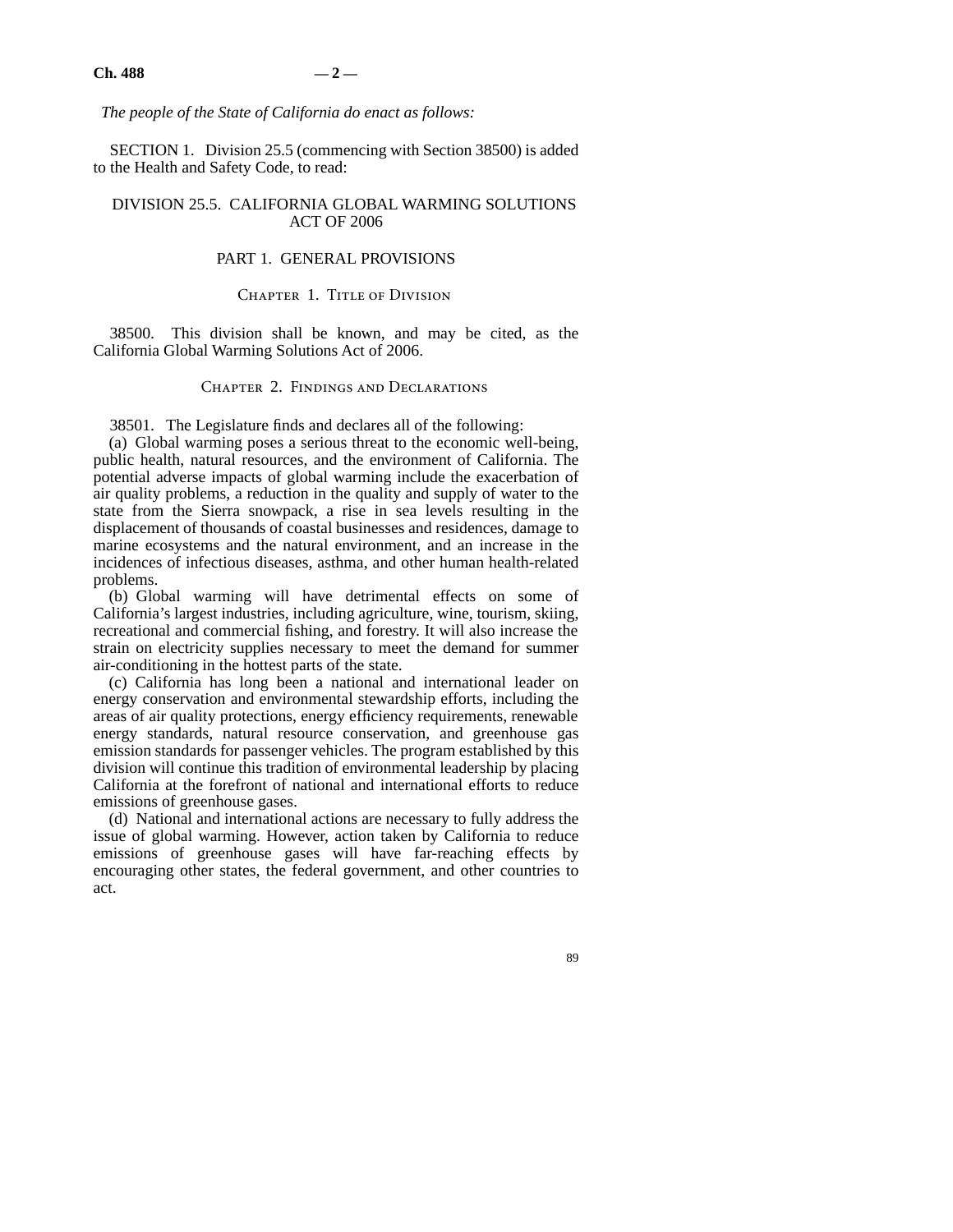(e) By exercising a global leadership role, California will also position its economy, technology centers, financial institutions, and businesses to benefit from national and international efforts to reduce emissions of greenhouse gases. More importantly, investing in the development of innovative and pioneering technologies will assist California in achieving the 2020 statewide limit on emissions of greenhouse gases established by this division and will provide an opportunity for the state to take a global economic and technological leadership role in reducing emissions of greenhouse gases.

(f) It is the intent of the Legislature that the State Air Resources Board coordinate with state agencies, as well as consult with the environmental justice community, industry sectors, business groups, academic institutions, environmental organizations, and other stakeholders in implementing this division.

(g) It is the intent of the Legislature that the State Air Resources Board consult with the Public Utilities Commission in the development of emissions reduction measures, including limits on emissions of greenhouse gases applied to electricity and natural gas providers regulated by the Public Utilities Commission in order to ensure that electricity and natural gas providers are not required to meet duplicative or inconsistent regulatory requirements.

(h) It is the intent of the Legislature that the State Air Resources Board design emissions reduction measures to meet the statewide emissions limits for greenhouse gases established pursuant to this division in a manner that minimizes costs and maximizes benefits for California's economy, improves and modernizes California's energy infrastructure and maintains electric system reliability, maximizes additional environmental and economic co-benefits for California, and complements the state's efforts to improve air quality.

(i) It is the intent of the Legislature that the Climate Action Team established by the Governor to coordinate the efforts set forth under Executive Order S-3-05 continue its role in coordinating overall climate policy.

### CHAPTER 3. DEFINITIONS

38505. For the purposes of this division, the following terms have the following meanings:

(a) "Allowance" means an authorization to emit, during a specified year, up to one ton of carbon dioxide equivalent.

(b) "Alternative compliance mechanism" means an action undertaken by a greenhouse gas emission source that achieves the equivalent reduction of greenhouse gas emissions over the same time period as a direct emission reduction, and that is approved by the state board. "Alternative compliance mechanism" includes, but is not limited to, a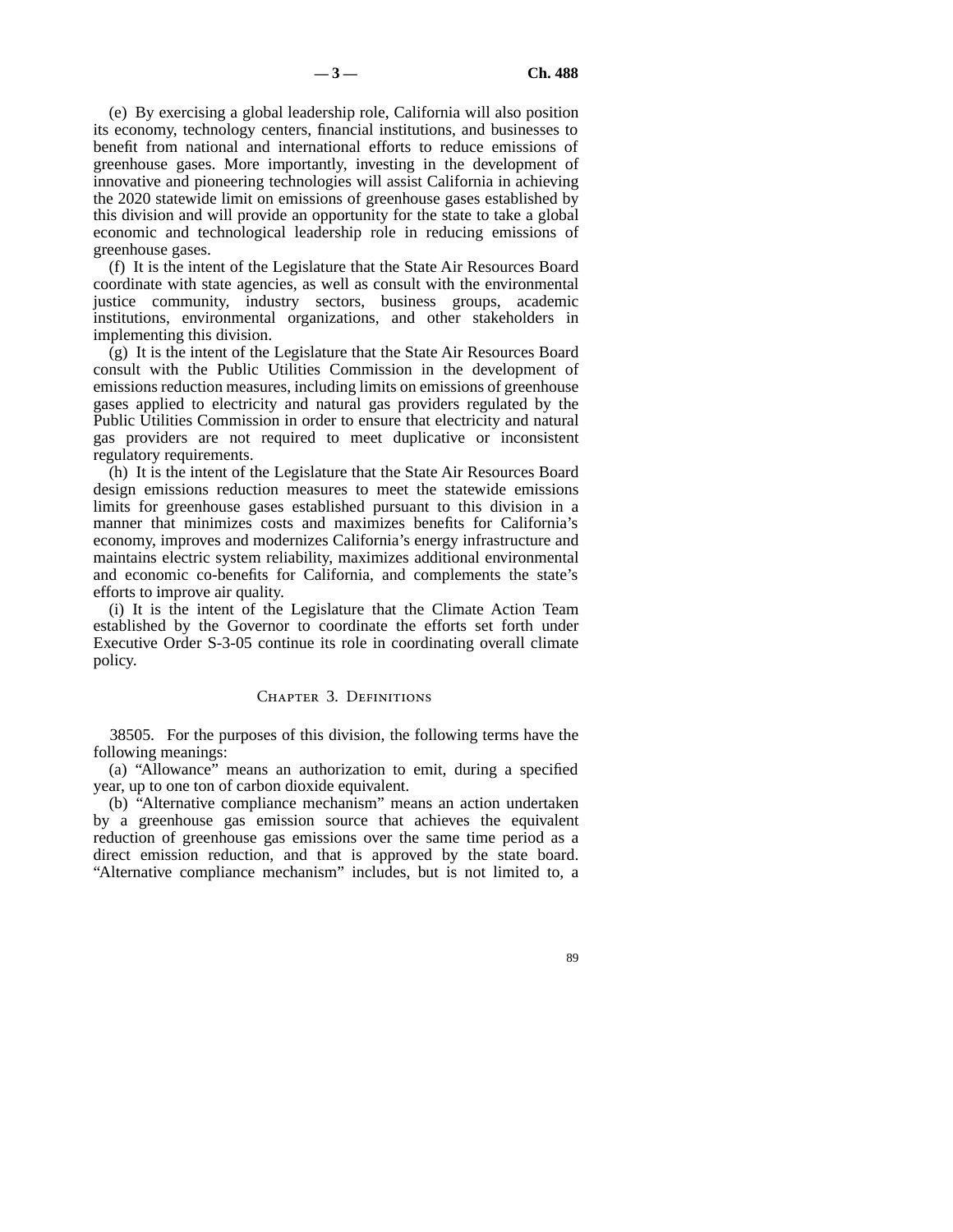flexible compliance schedule, alternative control technology, a process change, or a product substitution.

(c) "Carbon dioxide equivalent" means the amount of carbon dioxide by weight that would produce the same global warming impact as a given weight of another greenhouse gas, based on the best available science, including from the Intergovernmental Panel on Climate Change.

(d) "Cost-effective" or "cost-effectiveness" means the cost per unit of reduced emissions of greenhouse gases adjusted for its global warming potential.

(e) "Direct emission reduction" means a greenhouse gas emission reduction action made by a greenhouse gas emission source at that source.

(f) "Emissions reduction measure" means programs, measures, standards, and alternative compliance mechanisms authorized pursuant to this division, applicable to sources or categories of sources, that are designed to reduce emissions of greenhouse gases.

 $(g)$  "Greenhouse gas" or "greenhouse gases" includes all of the following gases: carbon dioxide, methane, nitrous oxide, gases: carbon dioxide, methane, nitrous oxide, hydrofluorocarbons, perfluorocarbons, and sulfur hexaflouride.

(h) "Greenhouse gas emissions limit" means an authorization, during a specified year, to emit up to a level of greenhouse gases specified by the state board, expressed in tons of carbon dioxide equivalents.

(i) "Greenhouse gas emission source" or "source" means any source, or category of sources, of greenhouse gas emissions whose emissions are at a level of significance, as determined by the state board, that its participation in the program established under this division will enable the state board to effectively reduce greenhouse gas emissions and monitor compliance with the statewide greenhouse gas emissions limit.

(j) "Leakage" means a reduction in emissions of greenhouse gases within the state that is offset by an increase in emissions of greenhouse gases outside the state.

(k) "Market-based compliance mechanism" means either of the following:

(1) A system of market-based declining annual aggregate emissions limitations for sources or categories of sources that emit greenhouse gases.

(2) Greenhouse gas emissions exchanges, banking, credits, and other transactions, governed by rules and protocols established by the state board, that result in the same greenhouse gas emission reduction, over the same time period, as direct compliance with a greenhouse gas emission limit or emission reduction measure adopted by the state board pursuant to this division.

(*l*) "State board" means the State Air Resources Board.

(m) "Statewide greenhouse gas emissions" means the total annual emissions of greenhouse gases in the state, including all emissions of greenhouse gases from the generation of electricity delivered to and consumed in California, accounting for transmission and distribution line losses, whether the electricity is generated in state or imported. Statewide emissions shall be expressed in tons of carbon dioxide equivalents.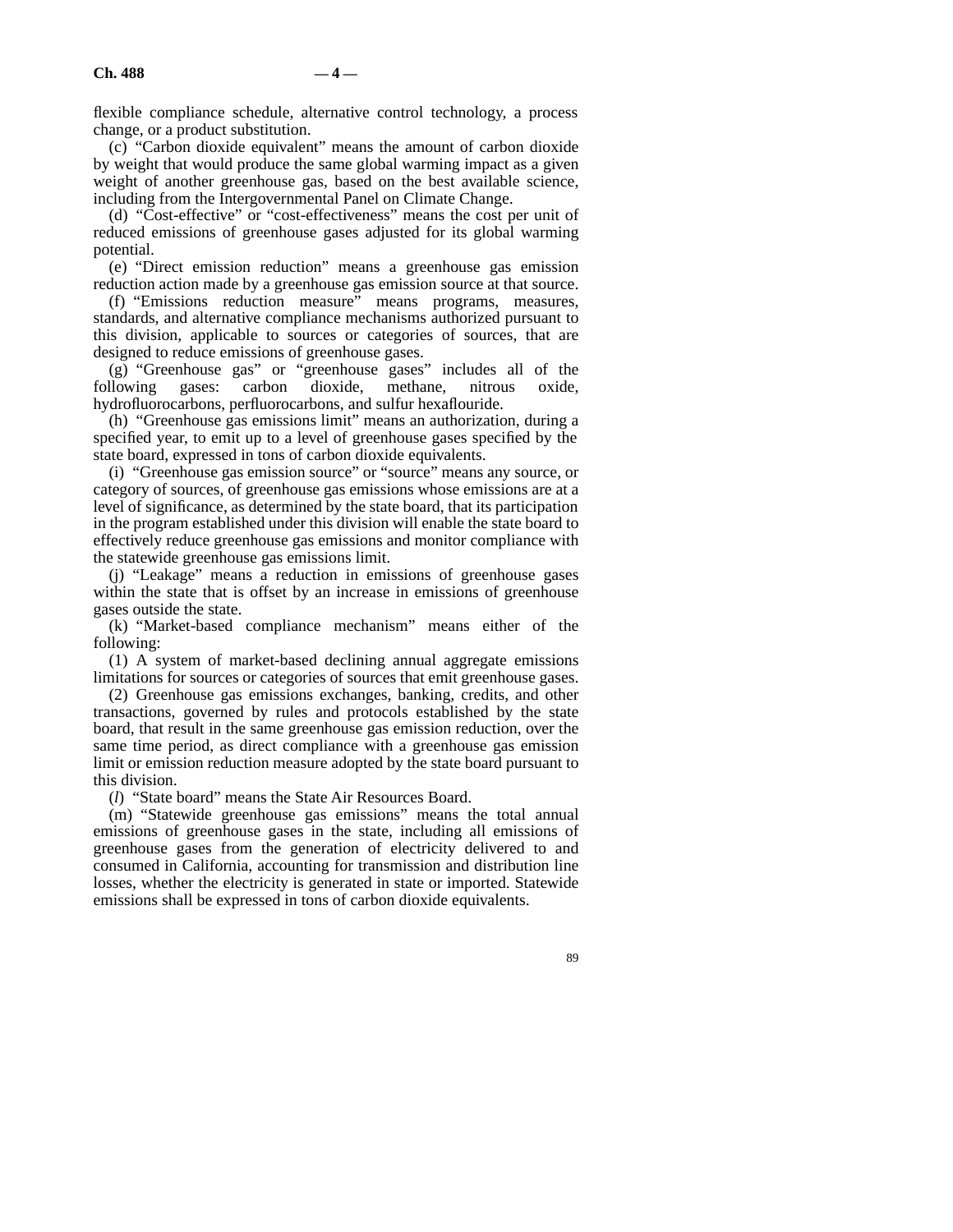(n) "Statewide greenhouse gas emissions limit" or "statewide emissions limit" means the maximum allowable level of statewide greenhouse gas emissions in 2020, as determined by the state board pursuant to Part 3 (commencing with Section 38850).

#### CHAPTER 4. ROLE OF STATE BOARD

38510. The State Air Resources Board is the state agency charged with monitoring and regulating sources of emissions of greenhouse gases that cause global warming in order to reduce emissions of greenhouse gases.

## PART 2. MANDATORY GREENHOUSE GAS EMISSIONS REPORTING

38530. (a) On or before January 1, 2008, the state board shall adopt regulations to require the reporting and verification of statewide greenhouse gas emissions and to monitor and enforce compliance with this program.

(b) The regulations shall do all of the following:

(1) Require the monitoring and annual reporting of greenhouse gas emissions from greenhouse gas emission sources beginning with the sources or categories of sources that contribute the most to statewide emissions.

(2) Account for greenhouse gas emissions from all electricity consumed in the state, including transmission and distribution line losses from electricity generated within the state or imported from outside the state. This requirement applies to all retail sellers of electricity, including load-serving entities as defined in subdivision (j) of Section 380 of the Public Utilities Code and local publicly owned electric utilities as defined in Section 9604 of the Public Utilities Code.

(3) Where appropriate and to the maximum extent feasible, incorporate the standards and protocols developed by the California Climate Action Registry, established pursuant to Chapter 6 (commencing with Section 42800) of Part 4 of Division 26. Entities that voluntarily participated in the California Climate Action Registry prior to December 31, 2006, and have developed a greenhouse gas emission reporting program, shall not be required to significantly alter their reporting or verification program except as necessary to ensure that reporting is complete and verifiable for the purposes of compliance with this division as determined by the state board.

(4) Ensure rigorous and consistent accounting of emissions, and provide reporting tools and formats to ensure collection of necessary data.

(5) Ensure that greenhouse gas emission sources maintain comprehensive records of all reported greenhouse gas emissions.

(c) The state board shall do both of the following: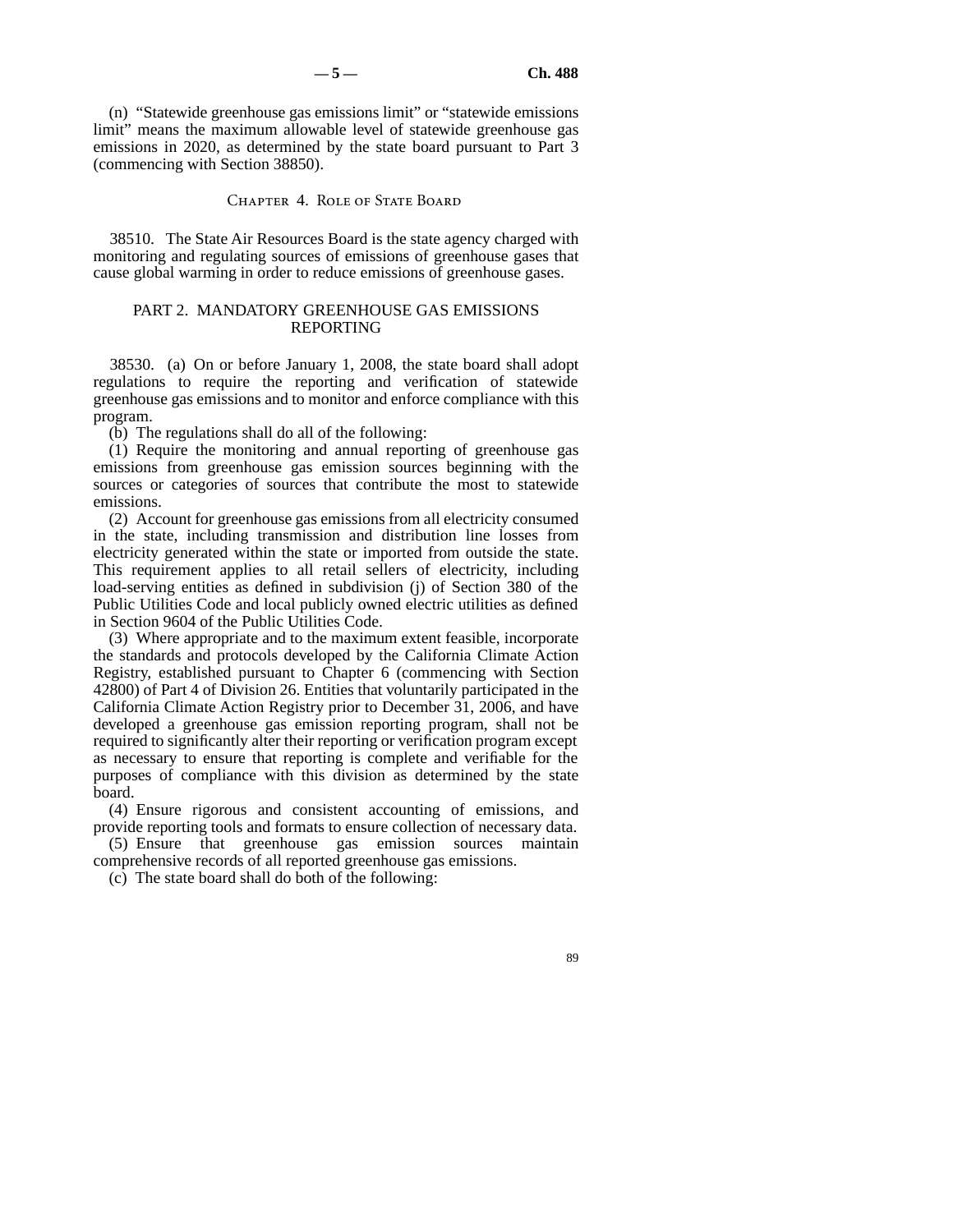(1) Periodically review and update its emission reporting requirements, as necessary.

(2) Review existing and proposed international, federal, and state greenhouse gas emission reporting programs and make reasonable efforts to promote consistency among the programs established pursuant to this part and other programs, and to streamline reporting requirements on greenhouse gas emission sources.

### PART 3. STATEWIDE GREENHOUSE GAS EMISSIONS LIMIT

38550. By January 1, 2008, the state board shall, after one or more public workshops, with public notice, and an opportunity for all interested parties to comment, determine what the statewide greenhouse gas emissions level was in 1990, and approve in a public hearing, a statewide greenhouse gas emissions limit that is equivalent to that level, to be achieved by 2020. In order to ensure the most accurate determination feasible, the state board shall evaluate the best available scientific, technological, and economic information on greenhouse gas emissions to determine the 1990 level of greenhouse gas emissions.

38551. (a) The statewide greenhouse gas emissions limit shall remain in effect unless otherwise amended or repealed.

(b) It is the intent of the Legislature that the statewide greenhouse gas emissions limit continue in existence and be used to maintain and continue reductions in emissions of greenhouse gases beyond 2020.

(c) The state board shall make recommendations to the Governor and the Legislature on how to continue reductions of greenhouse gas emissions beyond 2020.

### PART 4. GREENHOUSE GAS EMISSIONS REDUCTIONS

38560. The state board shall adopt rules and regulations in an open public process to achieve the maximum technologically feasible and cost-effective greenhouse gas emission reductions from sources or categories of sources, subject to the criteria and schedules set forth in this part.

38560.5. (a) On or before June 30, 2007, the state board shall publish and make available to the public a list of discrete early action greenhouse gas emission reduction measures that can be implemented prior to the measures and limits adopted pursuant to Section 38562.

(b) On or before January 1, 2010, the state board shall adopt regulations to implement the measures identified on the list published pursuant to subdivision (a).

(c) The regulations adopted by the state board pursuant to this section shall achieve the maximum technologically feasible and cost-effective reductions in greenhouse gas emissions from those sources or categories of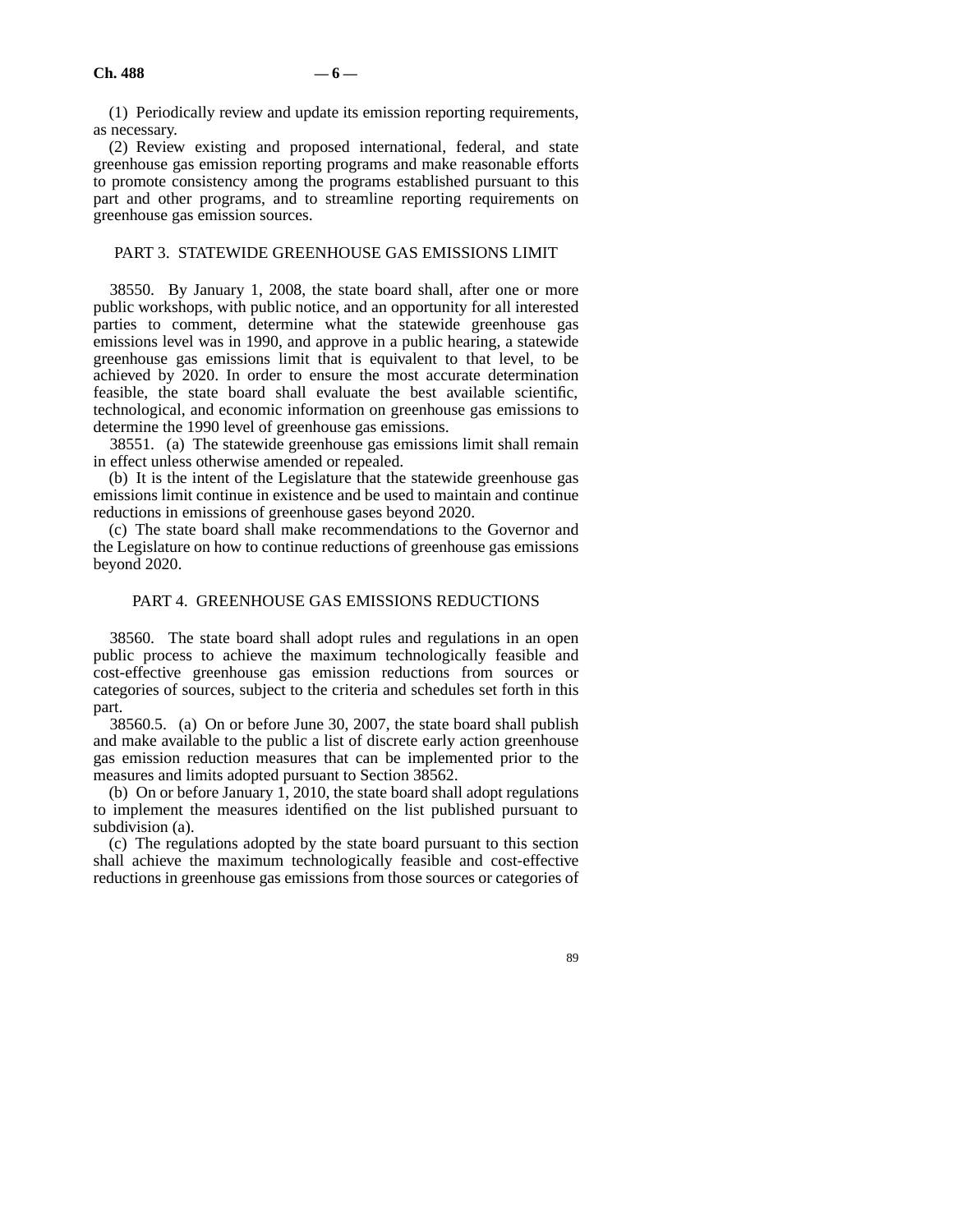sources, in furtherance of achieving the statewide greenhouse gas emissions limit.

(d) The regulations adopted pursuant to this section shall be enforceable no later than January 1, 2010.

38561. (a) On or before January 1, 2009, the state board shall prepare and approve a scoping plan, as that term is understood by the state board, for achieving the maximum technologically feasible and cost-effective reductions in greenhouse gas emissions from sources or categories of sources of greenhouse gases by 2020 under this division. The state board shall consult with all state agencies with jurisdiction over sources of greenhouse gases, including the Public Utilities Commission and the State Energy Resources Conservation and Development Commission, on all elements of its plan that pertain to energy related matters including, but not limited to, electrical generation, load based-standards or requirements, the provision of reliable and affordable electrical service, petroleum refining, and statewide fuel supplies to ensure the greenhouse gas emissions reduction activities to be adopted and implemented by the state board are complementary, nonduplicative, and can be implemented in an efficient and cost-effective manner.

(b) The plan shall identify and make recommendations on direct emission reduction measures, alternative compliance mechanisms, market-based compliance mechanisms, and potential monetary and nonmonetary incentives for sources and categories of sources that the state board finds are necessary or desirable to facilitate the achievement of the maximum feasible and cost-effective reductions of greenhouse gas emissions by 2020.

(c) In making the determinations required by subdivision (b), the state board shall consider all relevant information pertaining to greenhouse gas emissions reduction programs in other states, localities, and nations, including the northeastern states of the United States, Canada, and the European Union.

(d) The state board shall evaluate the total potential costs and total potential economic and noneconomic benefits of the plan for reducing greenhouse gases to California's economy, environment, and public health, using the best available economic models, emission estimation techniques, and other scientific methods.

(e) In developing its plan, the state board shall take into account the relative contribution of each source or source category to statewide greenhouse gas emissions, and the potential for adverse effects on small businesses, and shall recommend a de minimis threshold of greenhouse gas emissions below which emission reduction requirements will not apply.

(f) In developing its plan, the state board shall identify opportunities for emission reductions measures from all verifiable and enforceable voluntary actions, including, but not limited to, carbon sequestration projects and best management practices.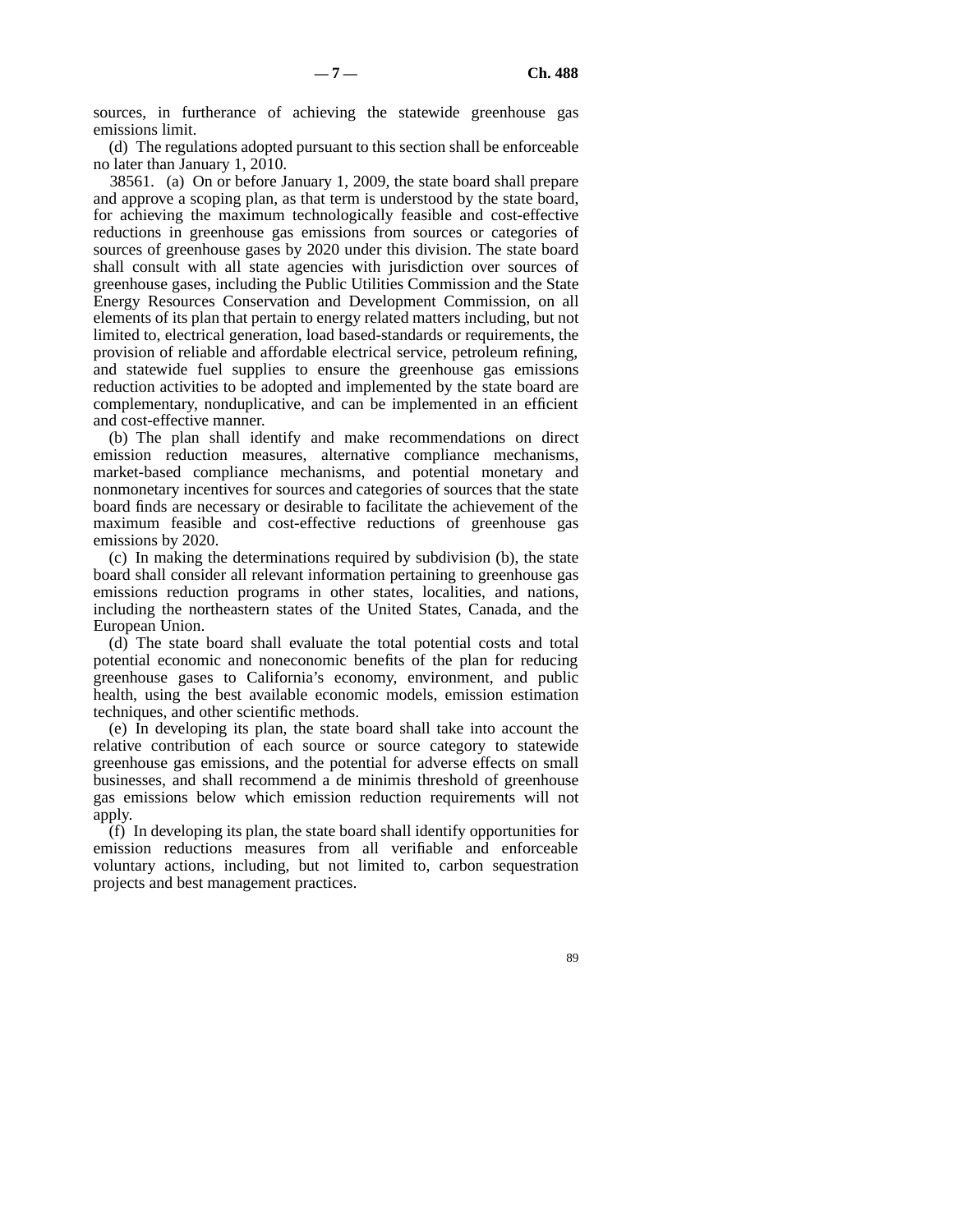(g) The state board shall conduct a series of public workshops to give interested parties an opportunity to comment on the plan. The state board shall conduct a portion of these workshops in regions of the state that have the most significant exposure to air pollutants, including, but not limited to, communities with minority populations, communities with low-income populations, or both.

(h) The state board shall update its plan for achieving the maximum technologically feasible and cost-effective reductions of greenhouse gas emissions at least once every five years.

38562. (a) On or before January 1, 2011, the state board shall adopt greenhouse gas emission limits and emission reduction measures by regulation to achieve the maximum technologically feasible and cost-effective reductions in greenhouse gas emissions in furtherance of achieving the statewide greenhouse gas emissions limit, to become operative beginning on January 1, 2012.

(b) In adopting regulations pursuant to this section and Part 5 (commencing with Section 38570), to the extent feasible and in furtherance of achieving the statewide greenhouse gas emissions limit, the state board shall do all of the following:

(1) Design the regulations, including distribution of emissions allowances where appropriate, in a manner that is equitable, seeks to minimize costs and maximize the total benefits to California, and encourages early action to reduce greenhouse gas emissions.

(2) Ensure that activities undertaken to comply with the regulations do not disproportionately impact low-income communities.

(3) Ensure that entities that have voluntarily reduced their greenhouse gas emissions prior to the implementation of this section receive appropriate credit for early voluntary reductions.

(4) Ensure that activities undertaken pursuant to the regulations complement, and do not interfere with, efforts to achieve and maintain federal and state ambient air quality standards and to reduce toxic air contaminant emissions.

(5) Consider cost-effectiveness of these regulations.

(6) Consider overall societal benefits, including reductions in other air pollutants, diversification of energy sources, and other benefits to the economy, environment, and public health.

(7) Minimize the administrative burden of implementing and complying with these regulations.

(8) Minimize leakage.

(9) Consider the significance of the contribution of each source or category of sources to statewide emissions of greenhouse gases.

(c) In furtherance of achieving the statewide greenhouse gas emissions limit, by January 1, 2011, the state board may adopt a regulation that establishes a system of market-based declining annual aggregate emission limits for sources or categories of sources that emit greenhouse gas emissions, applicable from January 1, 2012, to December 31, 2020, inclusive, that the state board determines will achieve the maximum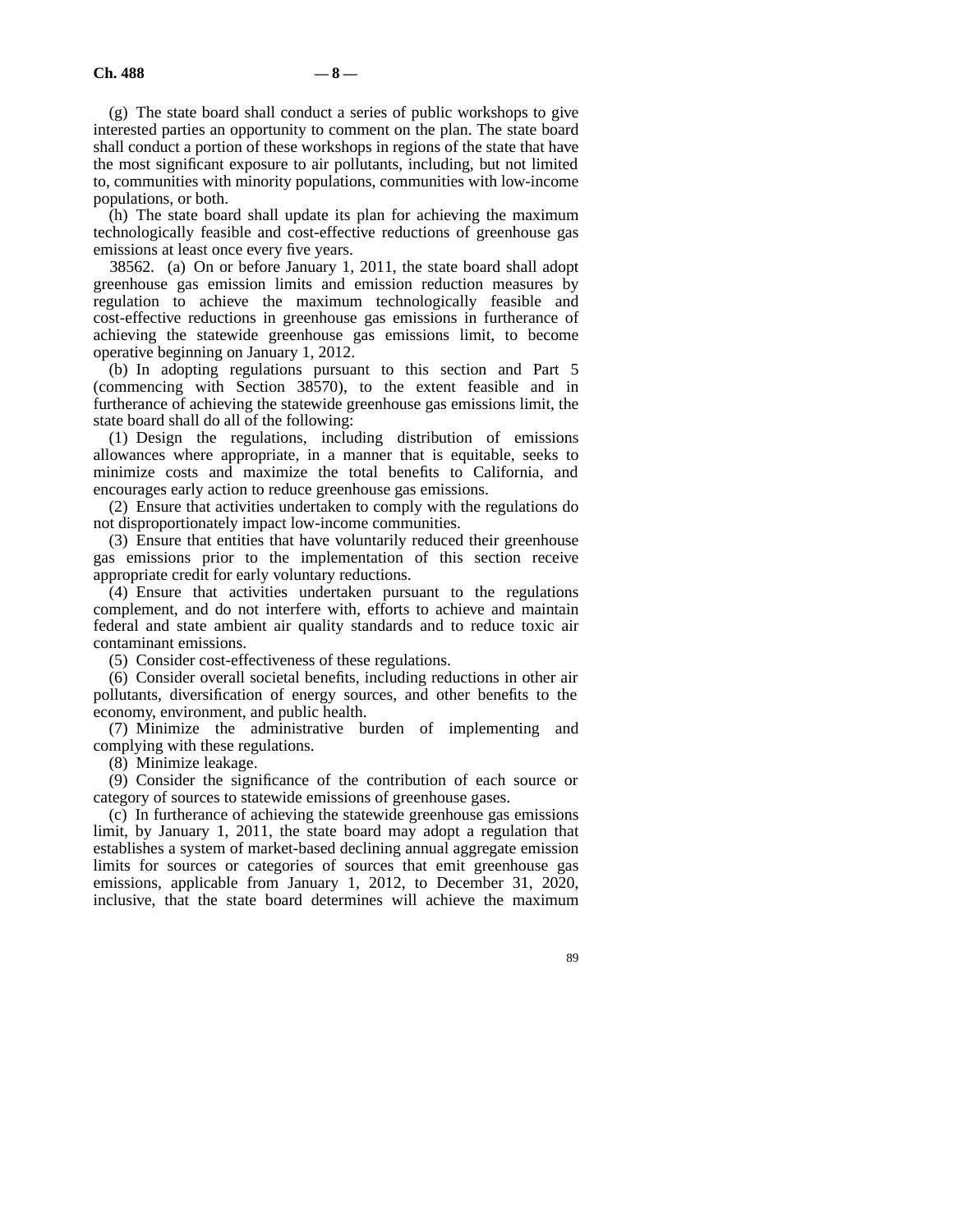technologically feasible and cost-effective reductions in greenhouse gas emissions, in the aggregate, from those sources or categories of sources.

(d) Any regulation adopted by the state board pursuant to this part or Part 5 (commencing with Section 38570) shall ensure all of the following:

(1) The greenhouse gas emission reductions achieved are real, permanent, quantifiable, verifiable, and enforceable by the state board.

(2) For regulations pursuant to Part 5 (commencing with Section 38570), the reduction is in addition to any greenhouse gas emission reduction otherwise required by law or regulation, and any other greenhouse gas emission reduction that otherwise would occur.

(3) If applicable, the greenhouse gas emission reduction occurs over the same time period and is equivalent in amount to any direct emission reduction required pursuant to this division.

(e) The state board shall rely upon the best available economic and scientific information and its assessment of existing and projected technological capabilities when adopting the regulations required by this section.

(f) The state board shall consult with the Public Utilities Commission in the development of the regulations as they affect electricity and natural gas providers in order to minimize duplicative or inconsistent regulatory requirements.

(g) After January 1, 2011, the state board may revise regulations adopted pursuant to this section and adopt additional regulations to further the provisions of this division.

38563. Nothing in this division restricts the state board from adopting greenhouse gas emission limits or emission reduction measures prior to January 1, 2011, imposing those limits or measures prior to January 1, 2012, or providing early reduction credit where appropriate.

38564. The state board shall consult with other states, and the federal government, and other nations to identify the most effective strategies and methods to reduce greenhouse gases, manage greenhouse gas control programs, and to facilitate the development of integrated and cost-effective regional, national, and international greenhouse gas reduction programs.

38565. The state board shall ensure that the greenhouse gas emission reduction rules, regulations, programs, mechanisms, and incentives under its jurisdiction, where applicable and to the extent feasible, direct public and private investment toward the most disadvantaged communities in California and provide an opportunity for small businesses, schools, affordable housing associations, and other community institutions to participate in and benefit from statewide efforts to reduce greenhouse gas emissions.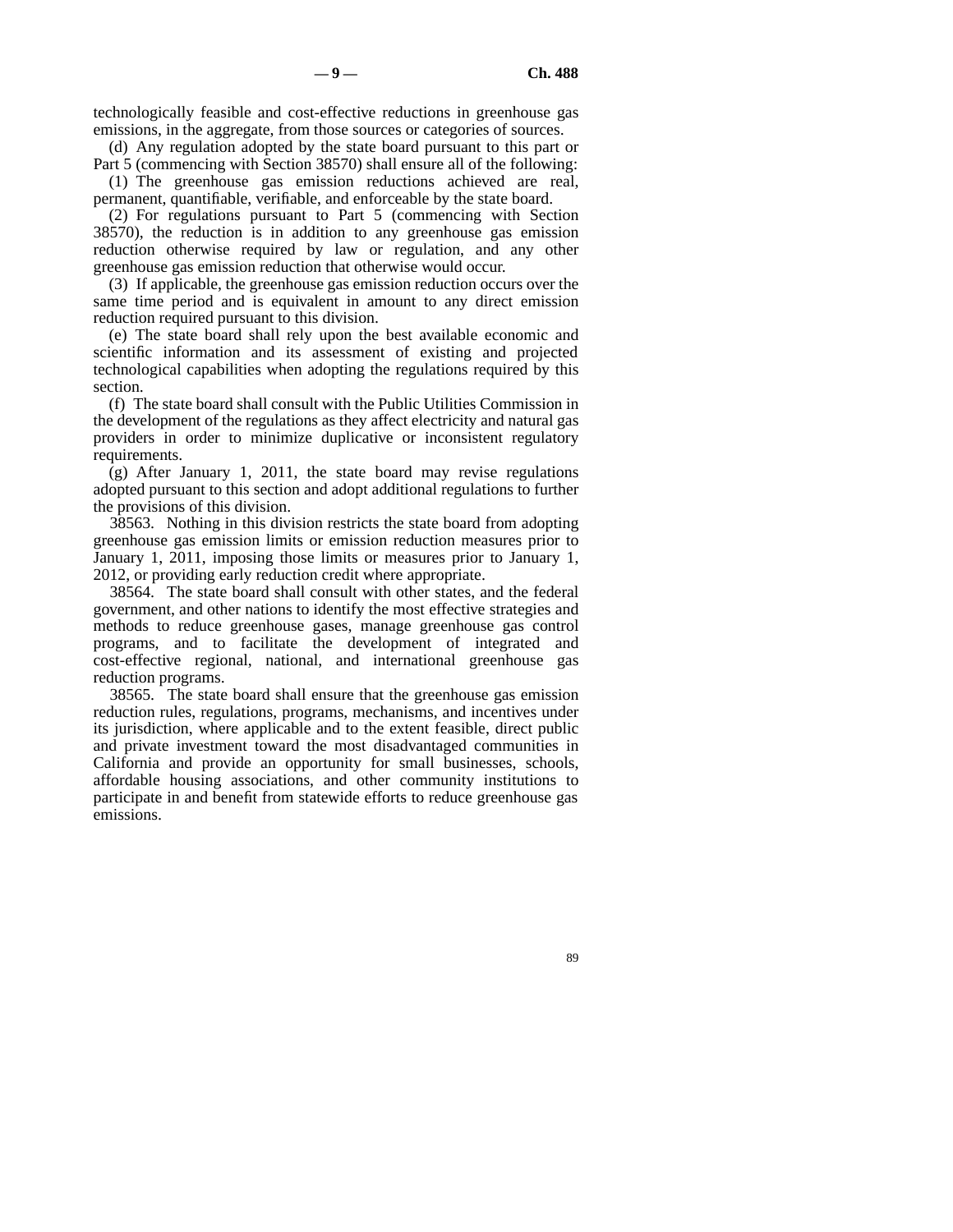### PART 5. MARKET-BASED COMPLIANCE MECHANISMS

38570. (a) The state board may include in the regulations adopted pursuant to Section 38562 the use of market-based compliance mechanisms to comply with the regulations.

(b) Prior to the inclusion of any market-based compliance mechanism in the regulations, to the extent feasible and in furtherance of achieving the statewide greenhouse gas emissions limit, the state board shall do all of the following:

(1) Consider the potential for direct, indirect, and cumulative emission impacts from these mechanisms, including localized impacts in communities that are already adversely impacted by air pollution.

(2) Design any market-based compliance mechanism to prevent any increase in the emissions of toxic air contaminants or criteria air pollutants.

(3) Maximize additional environmental and economic benefits for California, as appropriate.

(c) The state board shall adopt regulations governing how market-based compliance mechanisms may be used by regulated entities subject to greenhouse gas emission limits and mandatory emission reporting requirements to achieve compliance with their greenhouse gas emissions limits.

38571. The state board shall adopt methodologies for the quantification of voluntary greenhouse gas emission reductions. The state board shall adopt regulations to verify and enforce any voluntary greenhouse gas emission reductions that are authorized by the state board for use to comply with greenhouse gas emission limits established by the state board. The adoption of methodologies is exempt from the rulemaking provisions of the Administrative Procedure Act (Chapter 3.5 (commencing with Section 11340) of Part 1 of Division 3 of Title 2 of the Government Code).

38574. Nothing in this part or Part 4 (commencing with Section 38560) confers any authority on the state board to alter any programs administered by other state agencies for the reduction of greenhouse gas emissions.

### PART 6. ENFORCEMENT

38580. (a) The state board shall monitor compliance with and enforce any rule, regulation, order, emission limitation, emissions reduction measure, or market-based compliance mechanism adopted by the state board pursuant to this division.

(b) (1) Any violation of any rule, regulation, order, emission limitation, emissions reduction measure, or other measure adopted by the state board pursuant to this division may be enjoined pursuant to Section 41513, and the violation is subject to those penalties set forth in Article 3 (commencing with Section 42400) of Chapter 4 of Part 4 of, and Chapter 1.5 (commencing with Section 43025) of Part 5 of, Division 26.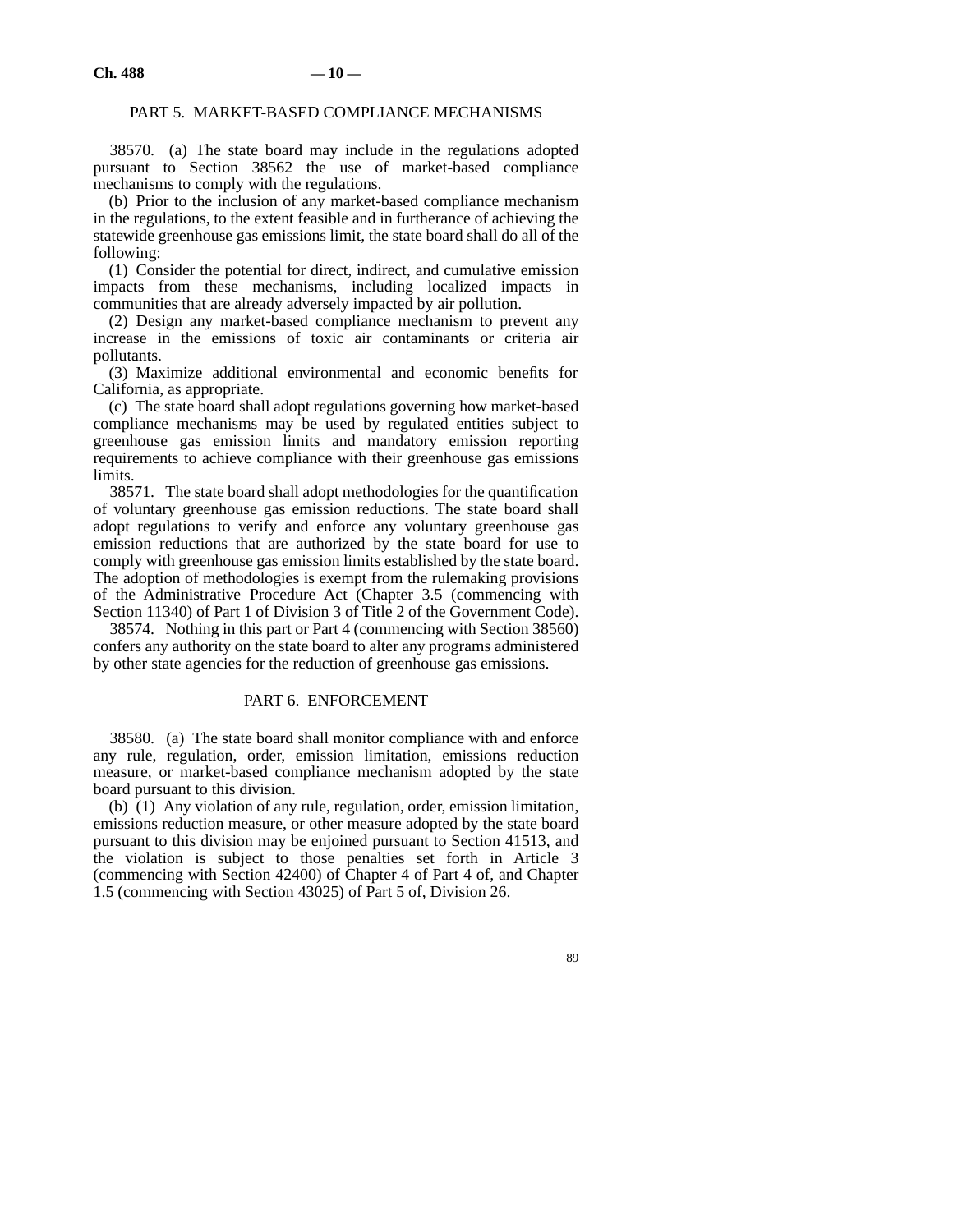(2) Any violation of any rule, regulation, order, emission limitation, emissions reduction measure, or other measure adopted by the state board pursuant to this division shall be deemed to result in an emission of an air contaminant for the purposes of the penalty provisions of Article 3 (commencing with Section 42400) of Chapter 4 of Part 4 of, and Chapter 1.5 (commencing with Section 43025) of Part 5 of, Division 26.

(3) The state board may develop a method to convert a violation of any rule, regulation, order, emission limitation, or other emissions reduction measure adopted by the state board pursuant to this division into the number of days in violation, where appropriate, for the purposes of the penalty provisions of Article 3 (commencing with Section 42400) of Chapter 4 of Part 4 of, and Chapter 1.5 (commencing with Section 43025) of Part 5 of, Division 26.

(c) Section 42407 and subdivision (i) of Section 42410 shall not apply to this part.

### PART 7. MISCELLANEOUS PROVISIONS

38590. If the regulations adopted pursuant to Section 43018.5 do not remain in effect, the state board shall implement alternative regulations to control mobile sources of greenhouse gas emissions to achieve equivalent or greater reductions.

38591. (a) The state board, by July 1, 2007, shall convene an environmental justice advisory committee, of at least three members, to advise it in developing the scoping plan pursuant to Section 38561 and any other pertinent matter in implementing this division. The advisory committee shall be comprised of representatives from communities in the state with the most significant exposure to air pollution, including, but not limited to, communities with minority populations or low-income populations, or both.

(b) The state board shall appoint the advisory committee members from nominations received from environmental justice organizations and community groups.

(c) The state board shall provide reasonable per diem for attendance at advisory committee meetings by advisory committee members from nonprofit organizations.

(d) The state board shall appoint an Economic and Technology Advancement Advisory Committee to advise the state board on activities that will facilitate investment in and implementation of technological research and development opportunities, including, but not limited to, identifying new technologies, research, demonstration projects, funding opportunities, developing state, national, and international partnerships and technology transfer opportunities, and identifying and assessing research and advanced technology investment and incentive opportunities that will assist in the reduction of greenhouse gas emissions. The committee may also advise the state board on state, regional, national, and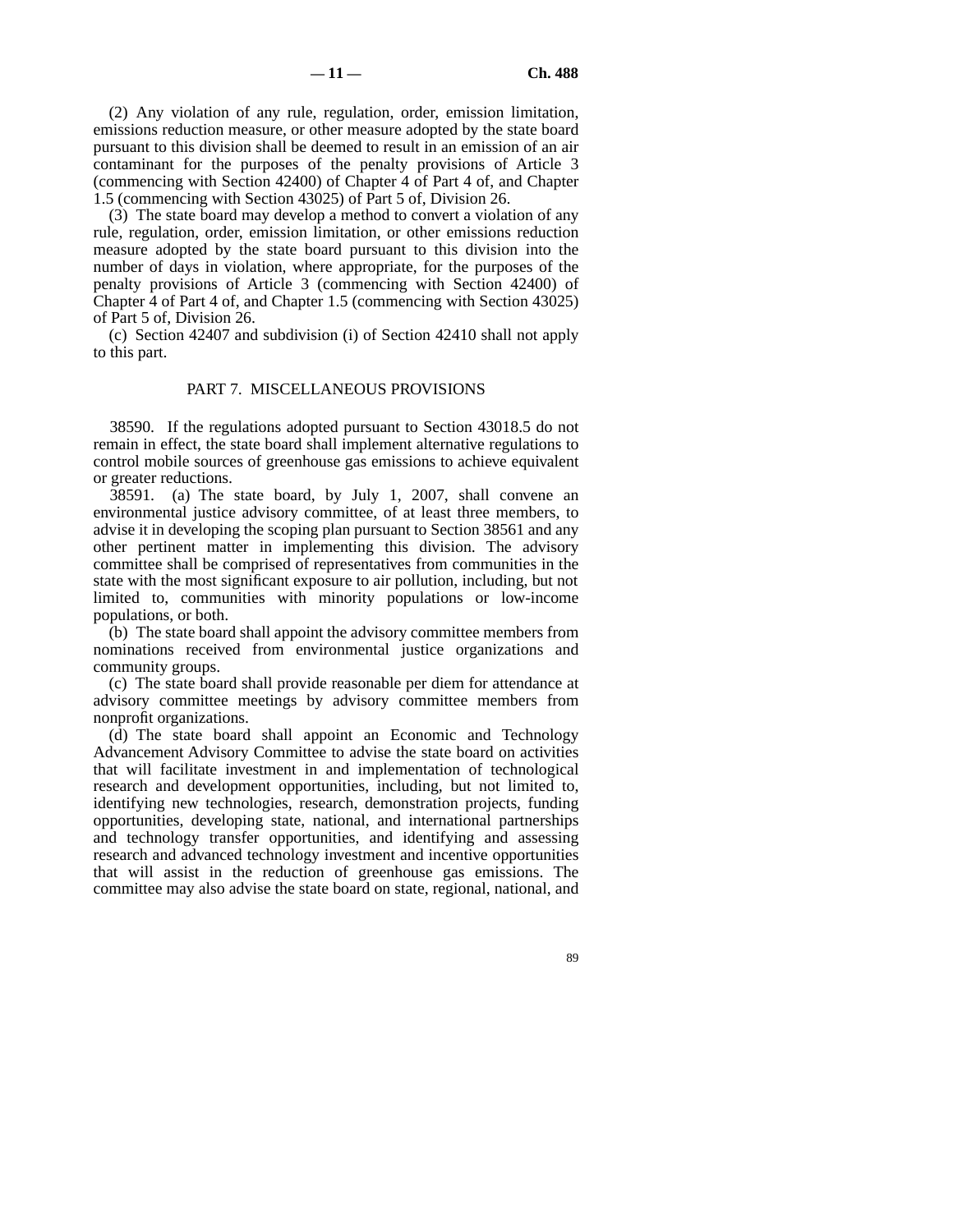international economic and technological developments related to greenhouse gas emission reductions.

38592. (a) All state agencies shall consider and implement strategies to reduce their greenhouse gas emissions.

(b) Nothing in this division shall relieve any person, entity, or public agency of compliance with other applicable federal, state, or local laws or regulations, including state air and water quality requirements, and other requirements for protecting public health or the environment.

38593. (a) Nothing in this division affects the authority of the Public Utilities Commission.

(b) Nothing in this division affects the obligation of an electrical corporation to provide customers with safe and reliable electric service.

38594. Nothing in this division shall limit or expand the existing authority of any district, as defined in Section 39025.

38595. Nothing in this division shall preclude, prohibit, or restrict the construction of any new facility or the expansion of an existing facility subject to regulation under this division, if all applicable requirements are met and the facility is in compliance with regulations adopted pursuant to this division.

38596. The provisions of this division are severable. If any provision of this division or its application is held invalid, that invalidity shall not affect other provisions or applications that can be given effect without the invalid provision or application.

38597. The state board may adopt by regulation, after a public workshop, a schedule of fees to be paid by the sources of greenhouse gas emissions regulated pursuant to this division, consistent with Section 57001. The revenues collected pursuant to this section, shall be deposited into the Air Pollution Control Fund and are available upon appropriation, by the Legislature, for purposes of carrying out this division.

38598. (a) Nothing in this division shall limit the existing authority of a state entity to adopt and implement greenhouse gas emissions reduction measures.

(b) Nothing in this division shall relieve any state entity of its legal obligations to comply with existing law or regulation.

38599. (a) In the event of extraordinary circumstances, catastrophic events, or threat of significant economic harm, the Governor may adjust the applicable deadlines for individual regulations, or for the state in the aggregate, to the earliest feasible date after that deadline.

(b) The adjustment period may not exceed one year unless the Governor makes an additional adjustment pursuant to subdivision (a).

(c) Nothing in this section affects the powers and duties established in the California Emergency Services Act (Chapter 7 (commencing with Section 8550) of Division 1 of Title 2 of the Government Code).

(d) The Governor shall, within 10 days of invoking subdivision (a), provide written notification to the Legislature of the action undertaken.

SEC. 2 No reimbursement is required by this act pursuant to Section 6 of Article XIII B of the California Constitution because the only costs that